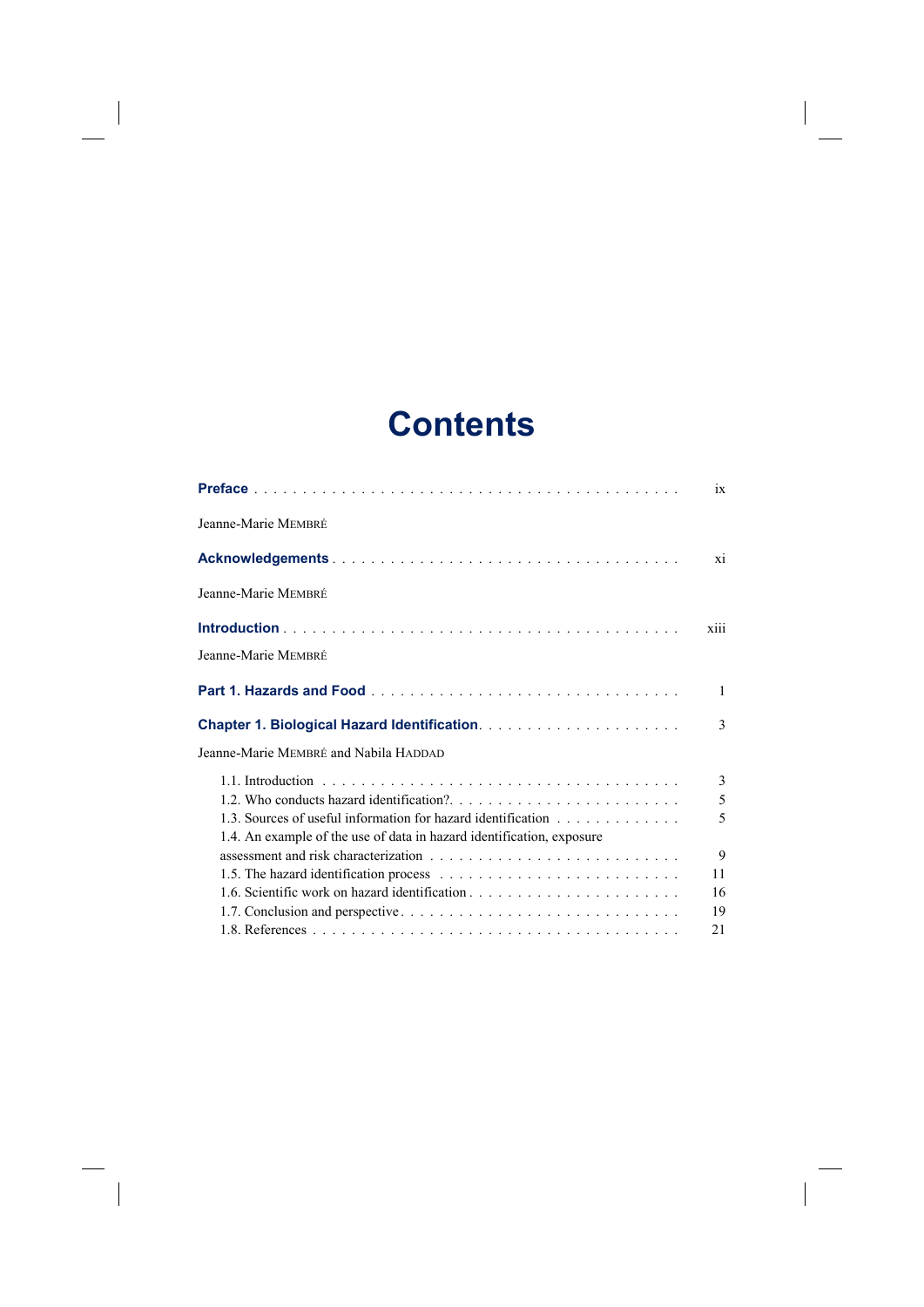$\overline{\phantom{a}}$ 

 $\begin{array}{c} \hline \end{array}$ 

| <b>Chapter 2. Detection and Enumeration of Foodborne Pathogens</b>                             | 27 |
|------------------------------------------------------------------------------------------------|----|
| Nabila Haddad                                                                                  |    |
|                                                                                                | 27 |
| 2.1.1. Foodborne infectious diseases: a major economic and                                     |    |
|                                                                                                | 27 |
| 2.1.2. Regulations and establishment of microbiological criteria                               | 29 |
|                                                                                                | 31 |
|                                                                                                | 32 |
| 2.2. Conventional culture-based methods: how to detect and quantify                            |    |
|                                                                                                | 32 |
|                                                                                                | 32 |
| 2.2.2. Illustration of the culture-based method: Listeria monocytogenes                        |    |
|                                                                                                | 34 |
|                                                                                                | 37 |
| 2.3.1. Conventional polymerase chain reaction-based methods                                    | 37 |
|                                                                                                | 45 |
| 2.3.3. Next-generation sequencing-based methods                                                | 46 |
|                                                                                                | 51 |
|                                                                                                | 51 |
|                                                                                                | 53 |
|                                                                                                | 54 |
|                                                                                                | 54 |
|                                                                                                | 56 |
|                                                                                                | 59 |
| <b>Chapter 3. Exposure Assessment of Microbial Pathogens Administration</b>                    | 69 |
| Maarten NAUTA                                                                                  |    |
|                                                                                                | 69 |
| 3.1.1. Exposure assessment in microbiological risk assessment                                  | 69 |
| 3.1.2. The output of an exposure assessment $\ldots \ldots \ldots \ldots \ldots \ldots \ldots$ | 72 |
| 3.1.3. Approaches for analyzing food-pathway models.                                           | 73 |
|                                                                                                | 76 |
|                                                                                                | 77 |
|                                                                                                | 78 |
|                                                                                                | 86 |
|                                                                                                | 91 |
|                                                                                                | 91 |
| 3.3.2. Future developments in exposure assessment                                              | 93 |
|                                                                                                | 93 |

 $\overline{\phantom{a}}$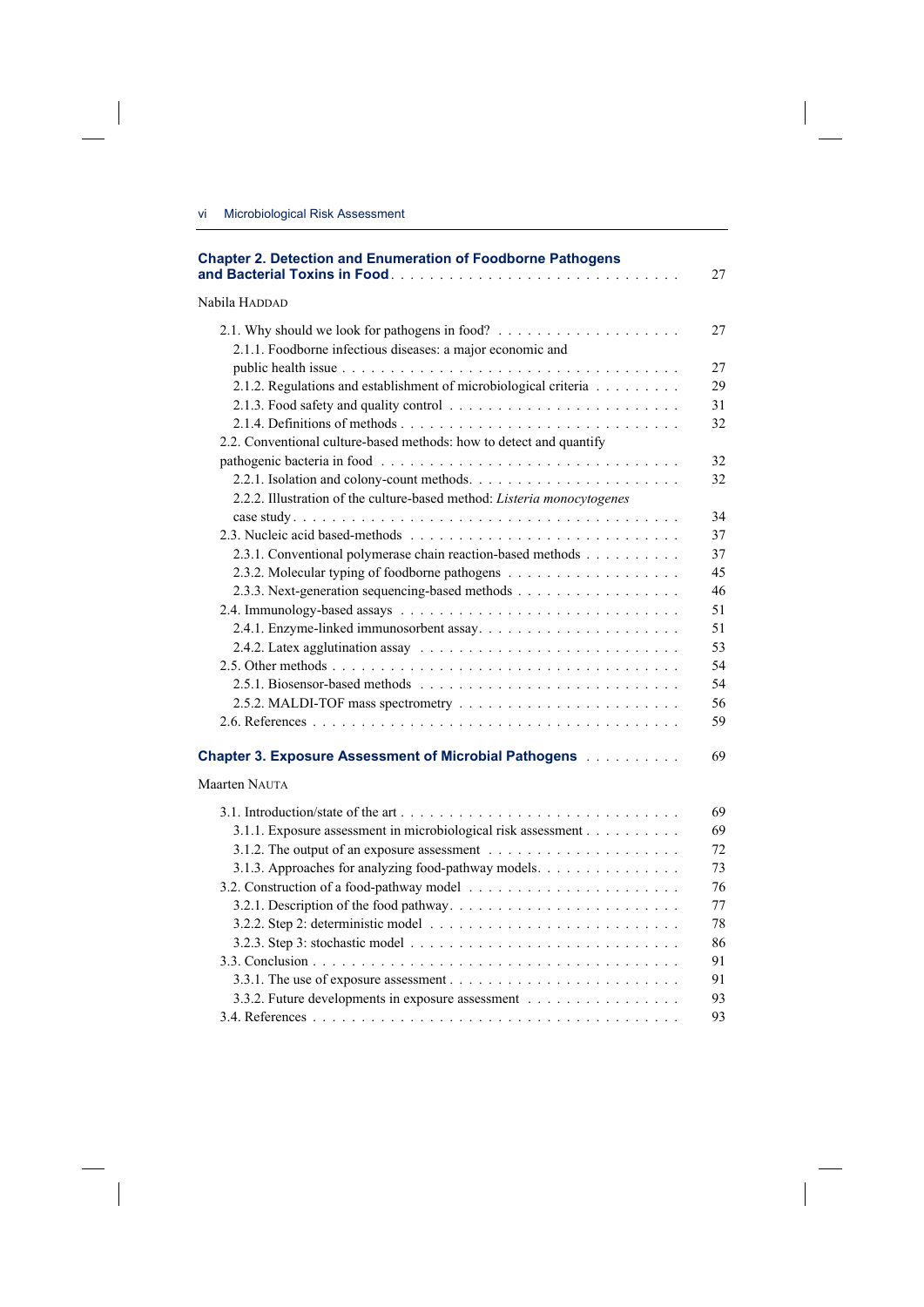| <b>Chapter 4. Pathogenic Mechanisms of Bacterial Foodborne Pathogens.</b> |  |
|---------------------------------------------------------------------------|--|
| Mayra Aguirre GARCIA and Nabila HADDAD                                    |  |
|                                                                           |  |
| 4.2. Foodborne pathogens and diseases                                     |  |
|                                                                           |  |
|                                                                           |  |
|                                                                           |  |
|                                                                           |  |
| 4.3.1. Foodborne intoxication: mechanisms of action of toxins             |  |
|                                                                           |  |
| 4.3.2. Foodborne infection: pathogenic mechanisms of pathogen colonizers. |  |
| 4.4.1. Development of in vitro cell models to better characterize         |  |
|                                                                           |  |
| 4.4.2. Better characterization of host-pathogen interactions:             |  |
|                                                                           |  |
|                                                                           |  |
|                                                                           |  |
|                                                                           |  |
| Moez SANAA and Laurent GUILLIER                                           |  |
|                                                                           |  |
|                                                                           |  |
|                                                                           |  |
|                                                                           |  |
|                                                                           |  |
|                                                                           |  |
| 5.2.4. Models based on the log-normal distribution.                       |  |
|                                                                           |  |
|                                                                           |  |
|                                                                           |  |
| 5.3.3. Combination of data from different outbreaks                       |  |
|                                                                           |  |
|                                                                           |  |
| <b>Chapter 6. A Guide for Microbiological Risk Characterization</b>       |  |
| Laurent GUILLIER and Moez SANAA                                           |  |